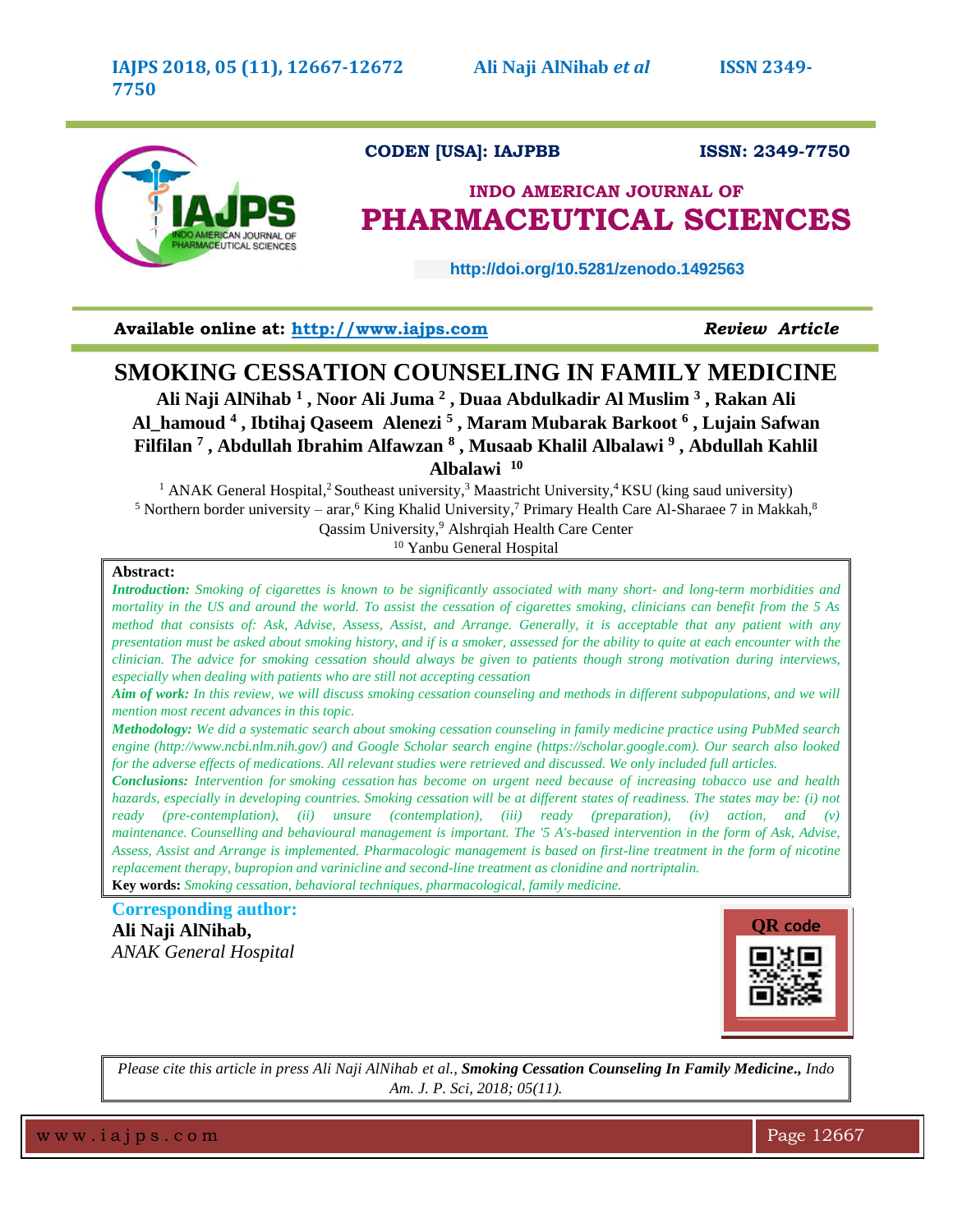#### **INTRODUCTION:**

Smoking of cigarettes is known to be significantly associated with many short- and long-term morbidities and mortality in the US and around the world. To assist the cessation of cigarettes smoking, clinicians can benefit from the 5 As method that consists of: Ask, Advise, Assess, Assist, and Arrange. Generally, it is acceptable that any patient with any presentation must be asked about smoking history, and if is a smoker, assessed for the ability to quite at each encounter with the clinician. The advice for smoking cessation should always be given to patients though strong motivation during interviews, especially when dealing with patients who are still not accepting cessation [1].

When dealing with patients who are still not convinced with the importance of smoking cessation, the physician must always focus on the rewards and gains associated with cessation, and the risks and potential serious outcomes associated with smoking. The clinician must use every encounter with the patient as an opportunity to repeat this advice. Additionally, for selected patients, pharmacological agents could be prescribed to aid them stop smoking. These pharmacological agents include nicotine replacements, varenicline, and bupropion. In fact, the effects of these agents can sometimes lead to double the rates of cessation success. Moreover, the simultaneous use of several types of nicotine replacements or combining replacements with bupropion can further increase the rates of success [2].

Despite all this, some subpopulations of smokers are still considered difficult to treat and have lower rates of cessation success even with the application of these techniques. These include pregnant females, as they cannot use nicotine replacements due to their teratogenic effects on the fetus. In addition, despite being generally safe in cardiovascular patients, patients who suffer from unstable angina, or who have recently had a coronary event, cannot use nicotine replacement or varenicline as these are associated with higher risk of recurrence of cardiovascular events. When dealing with adolescents, nicotine replacements are generally considered safe, but they are not associated with efficacy as high as adults.

In this review, we will discuss smoking cessation counseling and methods in different subpopulations, and we will mention most recent advances in this topic.

#### **METHODOLOGY:**

We did a systematic search about smoking cessation counseling in family medicine practice using PubMed search engine (http://www.ncbi.nlm.nih.gov/) and Google Scholar search engine (https://scholar.google.com). Our search also looked for the adverse effects of medications. All relevant studies were retrieved and discussed. We only included full articles.

The terms used in the search were: Smoking, counseling, smoking cessation, family medicine, and management.

#### **Five A's Counseling Strategy**

The application of both individual and group psychotherapies is beneficial in aiding smokers to stop. However, most individuals who smoke do not have the interest to participate in this psychotherapy [3]. Therefore, the 5 As framework has been developed to motivate smokers to stop smoking, and it include: Ask, Advice, Assess, Assist, and Arrange. The main advantage of this framework is the ability to be integrates into general clinical practice and encounters with smokers without the need of specific meetings [4].

# **ASK**

Generally, it is recommended that all patients must be asked about smoking status as a point of their medical history. To make sure all physicians ask about this, many suggest the addition of smoking status to the history chart. When a patient is a current smoker, the physician must address this point by talking about harms and complications associated with smoking, and by advising the patient to stop smoking.<sup>5</sup> additionally, the status of smoking must be updated in each visit, with revisiting smoking-related advice each time. Most studies have found that this step can significantly help smokers get motivation to stop smoking and will additionally increase their satisfaction with the clinician**. [6].**

# **ADVICE**

Providing advice at each visit has been found in many studies to increase rates of smoking cessation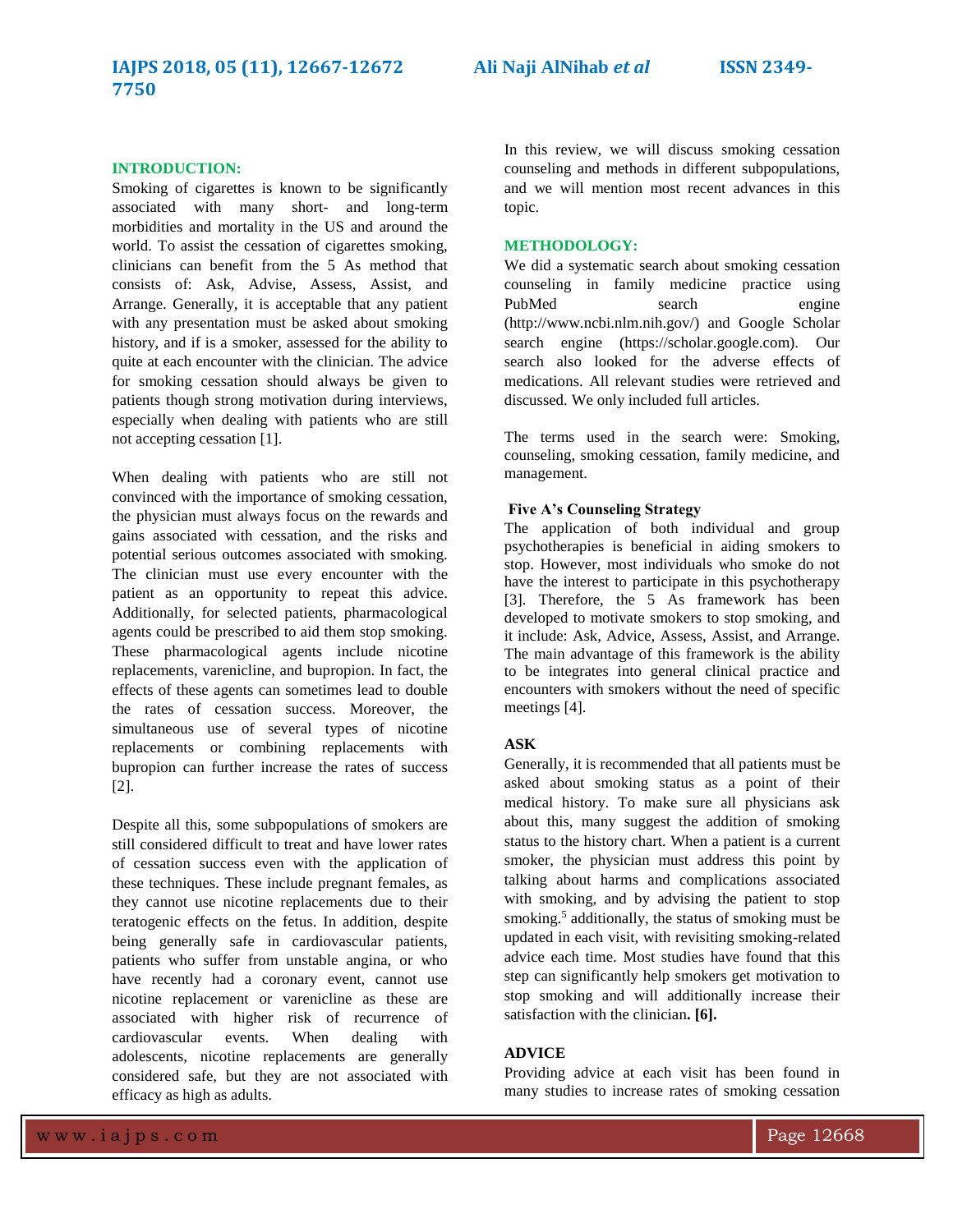# **7750**

success when compared to smokers who do not receive regular advice. <sup>7</sup> The physician must always show support for smokers and remind them of benefits associated with smoking cessation, and harms associated with smoking continuation. Any advice must be strong, clear, comprehensible, and expresses smoking cessation directly, with emphasizing on smoking harms. Personalizing the advice by correlating it with the patient's current health status and relevance to smoking has also been found to be beneficial. <sup>4</sup> Following each meeting, their must be a follow up meeting where the physician will have the chance to re-discuss smoking cessation with the patient. This can further increase rates of cessation [3].

# **ASSESS**

During each encounter with the smoker patient, the physician must assess the motivation to stop smoking, and always attempt to motivate patients who are not motivated using psychological techniques [8] generally, the assessment will categorize any individual smoker into the following categories: precontemplation, contemplation, preparation, action, and maintenance. 23 The use of this categorization will help the physician estimate the degree of motivation present in the individual, and thus decide the best next step in management.

Generally, the use of confrontation is not helpful in patients who are still in the precontemplation phase. These patients will mostly benefit from motivational techniques that will target the patient's health goals and focus on their personal gains. 22 During the application of motivational techniques, the clinician should be taking a central part of counseling the patient to make sure to achieve higher efficacy than other standard methods in encouraging cessation of smoking. 25 The parts of discussion that consists a complete successful motivational approach to encourage smoking cessation are summarized in the 5 Rs rule which includes: Risks, Relevance, Rewards, Roadblocks, and Repeat [9]

The presence of willingness to quit in the patients should be thoroughly evaluated in the patients along with barrier that could be an obstacle and prior history of smoking cessation attempts. It is also essential to assess the current degree to which the patient is dependent on nicotine.

#### **ASSIST (OR REFER)**

The next step after the patient is motivated to stop smoking is to set a plan for this. This can be achieved by encouraging the patient to determine a specific

day on which they will stop smoking. physicians must also discuss with the patient any possible causes that may become an obstacle during the plan.

It is also important for physicians to discuss with their patients the possible development of depressed mood, increased weight, and other withdrawal signs and symptoms of nicotine, and keep them reassured that they will be supported throughout this whole process. 4 In addition to support, physicians must always offer additional resources related to smoking cessations as this will aid patients in anticipating challenges. It is important for the surrounding environment of the patient to be also ready and fully prepared to help the patient adapt to the changes that will be associated with withdrawal.

Generally, when a patient withdraws from nicotine use, the first signs to appear include restlessness, irritability, and anxiety. These signs will start and peak during the first few days of smoking cessation and will stop by the end of the first month. The use of nicotine replacements can be of great help in this phase as they will significantly decrease the severity of these signs by gradually reducing the dependence of nicotine. In addition, coffee and other caffeinecontaining beverages can worsen the symptoms and signs of nicotine withdrawal. Therefore, the intake these beverages are not recommended in patients who are attempting to stop smoking, especially during the first phases.

Depressive mood can also develop initially in smokers when they attempt to stop smoking. smokers who have a prior history of depressive attacks have higher risk of developing depressive moods than those who do not. <sup>10</sup> Therefore, clinicians should always screen for the presence of depressive symptoms in patients who attempt to stop smoking especially during the first period. Smokers who have previous failed smoking cessation attempts are generally more vulnerable to develop depressive symptoms, and thus can sometimes use bupropion to aid these patients in their attempts to stop smoking and decrease the rates of developing depressive symptoms [11].

Almost all smokers who stop smoking will gain some weight initially. This gain may not be that high, and will usually not succeed 10 lb. however, it can vary among patients and can be disturbing for the patient.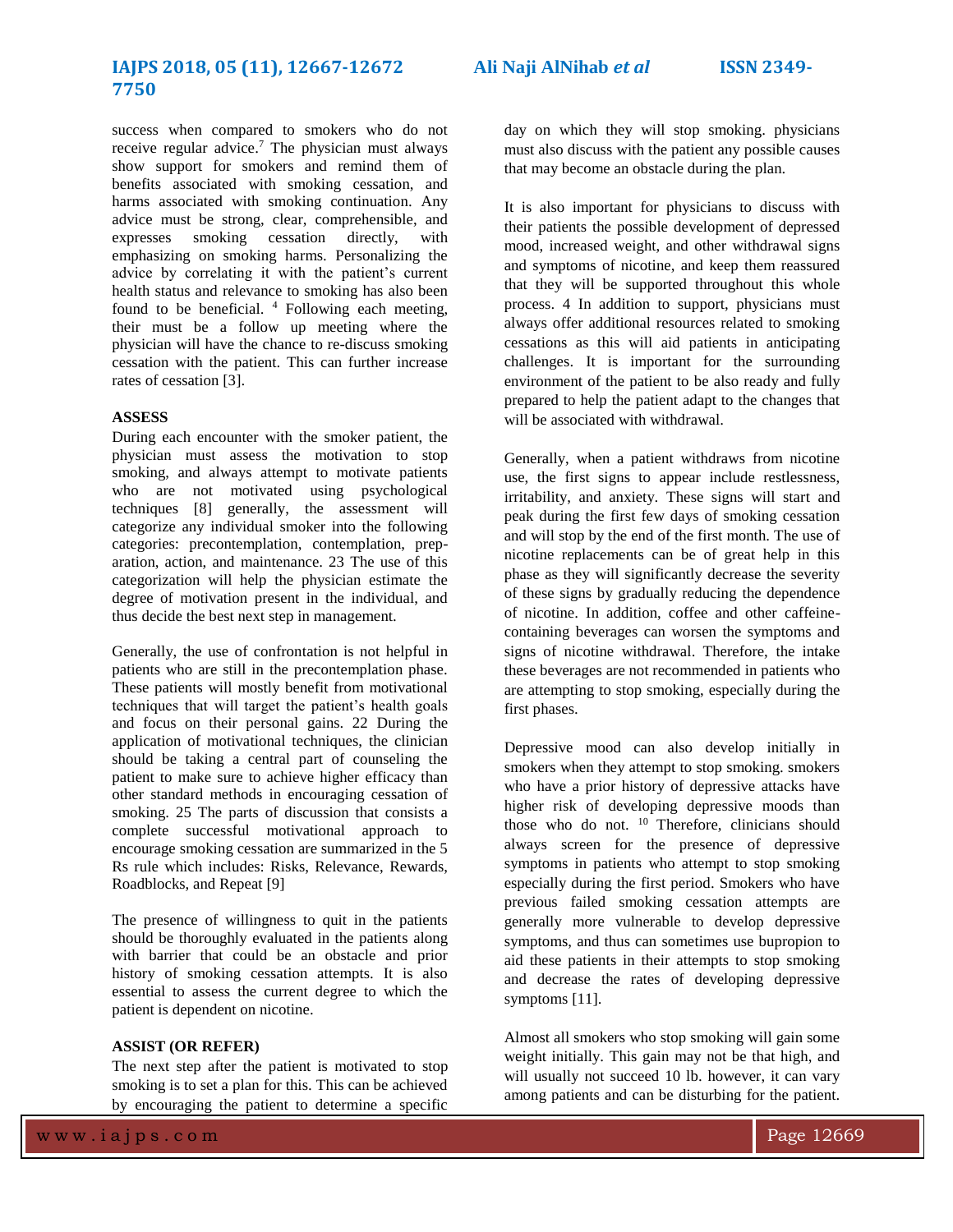# **IAJPS 2018, 05 (11), 12667-12672 Ali Naji AlNihab** *et al* **ISSN 2349- 7750**

Despite being a less concern than other withdrawal symptoms, it can be bothering for patients and lead to higher rates of failure. To decrease the amount of gained weight, bupropion and nicotine replacement can be used, and have been shown to be beneficial [4]. In addition, it is crucial to keep monitoring the intake of food, and keep it balanced with exercise and physical activity.

#### **ARRANGE FOR FOLLOW-UP**

After the patient is set on a plan to stop smoking, they should be kept followed to make sure they are still quitting and to congratulate them for their success. Generally, the patient must be contacted for at least four separate times. This has been shown to significantly improve rates of cessation success [4].

When dealing with patients who later relapsed or could not follow the plan, re-assessment is essential along with considering new plans that might include the addition of pharmacological agents or behavioral therapies. Most importantly, these individuals must be motivated to set a new plan and attempt smoking cessation again [12].

When following a patient who recently quit smoking, physicians should keep stressing on the benefits and positive consequences of smoking cessation. This can significantly decrease the rates of relapse and failure of cessation. In addition, the doses of pharmacological agents that aid cessation must be continuously monitored and adjusted according to the general status. Physicians should keep in mind that these agents may interact with the patient's drugs like insulin, and betablockers, which, therefore, should also be adjusted to prevent the development of adverse events.

#### **Medications**

The mechanism behind pharmacological agents that are used in the cessation of smoking is mainly providing nicotine substitutes to prevent the development of withdrawal symptoms. The exact mechanism of bupropion is still not well understood, but it is likely to be due to its inhibitory effects on the nicotine receptors.

# **NICOTINE REPLACEMENT THERAPIES**

Nicotine replacement aims mainly at providing a relief of nicotine withdrawal symptoms and decreasing nicotine cravings. Nicotine replacement can be administrated using patches on the skin that can slowly release nicotine to compensate for smoking cessation. Other forms of replacement therapies including the nasal spray, the lozenges, and the gum, which have a more rapid onset of action that patches, but are still slower than cigarettes themselves. In a systematic review published by Cochrane and included more than 130 trials, authors were able to conclude that the use of any form of nicotine replacement was associated with up to 70% increase in the rates of smoking cessation success. <sup>13</sup> The dose of nicotine replacement depends mainly on the smoking status of the patient and should generally be higher in heavy smokers.

# **NICOTINIC RECEPTOR AGONIST**

Varenicline (also known as Chantix) works by selectively and partially agonizing the alpha4-beta2 nicotinic receptors leading to decreased nicotine craving and nicotine withdrawal [14]. The use of Chantix has been known to be associated with significantly higher chances of success in smoking cessation attempts when compared to patients who do not receive any pharmacological interventions [15]. Moreover, Chantix has been found to achieve better outcomes when compared to bupropion [16]. However, some studies have suggested that the use of Chantix can be associated with higher risk of developing coronary artery events and anginal attacks  $[17]$ .

#### **BUPROPION**

Bupropion was first introduced in the use of depression. However, it later showed good efficacy in aiding smoking cessation. In a previous systematic review that was published in Cochrane in included about 19 trials, bupropion was associated with double success rates of smoking cessation when compared to placebo [12]. When used in combination with nicotine replacements, efficacy can be further increased especially in patients who have a prior history of depressive symptoms. However, no enough data is present on its efficacy for the use in adolescents. Moreover, its use is contraindicated in any patients who has an eating disorder, seizures disorder, or any electrolyte abnormality, and is known to cause interactions when used with monoamine oxidase inhibitors.

#### **SECOND-LINE THERAPIES**

The use of Catapres (also known as clonidine) and Pamelor (Also known as nortriptyline) has also been shown to be effective in achieving higher success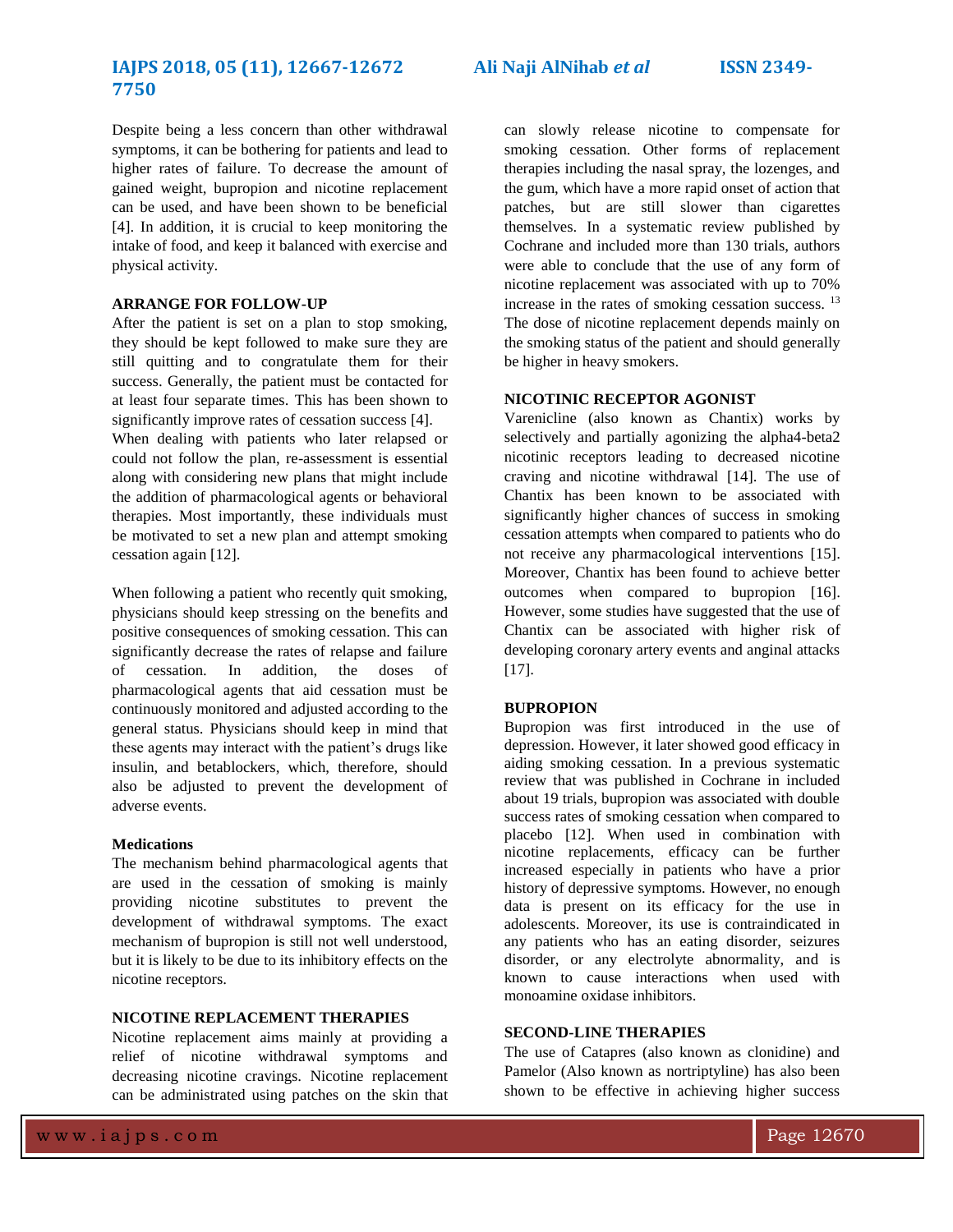# **IAJPS 2018, 05 (11), 12667-12672 Ali Naji AlNihab** *et al* **ISSN 2349- 7750**

rates of smoking cessation. <sup>4</sup> However, they are not considered first-line agents, and are generally used when other modalities are unavailable, ineffective, or contraindicated.

# **Implementation of multimodal approach and influential strategies**

The use of combined therapy in the management of smokers who attempt cessation has been found to be associated with significantly improved outcomes. however, it is still not widely used in everyday clinical practice. In a previous report that was published in the year 2007, authors stated that an increasing number of patients is receiving advice and awareness on smoking cessation [18]. However, only one third of patients received enough awareness on pharmacological agents that can be used to improve smoking cessation success.

In another study conducted by the National Ambulatory Medical Care Survey in the USA, a significantly low rate of smokers who received cessation pharmacotherapy was documented. In addition, the study found that more than 80% of the smokers did not even receive counseling for smoking cessation and less than 2% actually received pharmacological therapy. This study also found that patients who had cardiovascular or pulmonary diseases received more counseling for smoking cessation than normal health individuals.

# **Special Populations PREGNANT WOMEN**

Cigarettes tobacco is known to be significant carcinogens that can half significant harms on the developing fetus. Studies have found that female who stop smoking early in pregnancy will significantly reduce the risk of developing adverse events in the fetus, which include premature delivery, decreased birth weight, and mortality.

Unfortunately, not all therapies can be used in pregnant women to help them stop smoking. for example, the use of nicotine replacement has been associated with the development of severe birth anomalies [19].

The use of other pharmacological interventions has not been well studied in pregnant females for safety on the fetus and efficacy in smoking cessation. Therefore, their use is still not recommended until enough data is present on them. <sup>4</sup>

# **PERSONS WITH CORONARY HEART DISEASE**

Cessation of smoking can significantly decrease the risk of developing coronary artery events. When dealing with patients with cardiovascular diseases, bupropion has been found to have significant efficacy in cessation of smoking [20]. However, bupropion can also be cardiotoxic, especially in higher doses, and therefore, should be used with caution [21].

varenicline has also been found to be beneficial in patients with cardiovascular diseases who want to stop smoking. however, it is also associated with a significant increase in cardiovascular events, thus is not recommended to be used in these patients. Moreover, there has been rare reports of developing peripheral vascular disease in patients who have been receiving varenicline [17].

# **ADOLESCENTS**

Ninety percent of adult smokers began smoking as adolescents or preadolescents.<sup>22</sup> The U.S. Preventive Services Task Force found insufficient evidence to recommend tobacco screening or interventions in adolescents however, physicians may intervene with adolescent smokers using motivation-enhancing strategies such as the five A's and the five R's.4 Although considered safe for adolescents [23]. NRTs may require more intensive instruction and lead to lower tobacco abstinence rates than in adults

# **CONCLUSIONS:**

Intervention for smoking cessation has become on urgent need because of increasing tobacco use and health hazards, especially in developing countries. Smoking cessation will be at different states of readiness. The states may be: (i) not ready (pre-contemplation), (ii) unsure (contemplation), (iii) ready (preparation), (iv) action, and (v) maintenance. Counselling and behavioural management is important. The '5 A's-based intervention in the form of Ask, Advise, Assess, Assist and Arrange is implemented. Pharmacologic management is based on first-line treatment in the form of nicotine replacement therapy, bupropion and varinicline and second-line treatment as clonidine and nortriptalin. Every health professional has obligation to help their patients to quit and the intervention should be diagnostic and therapeutic. The best results are obtained by behavioural and social support combined with pharmacotherapy whenever needed. The paper highlights the important component of intervention in smoking cessation.